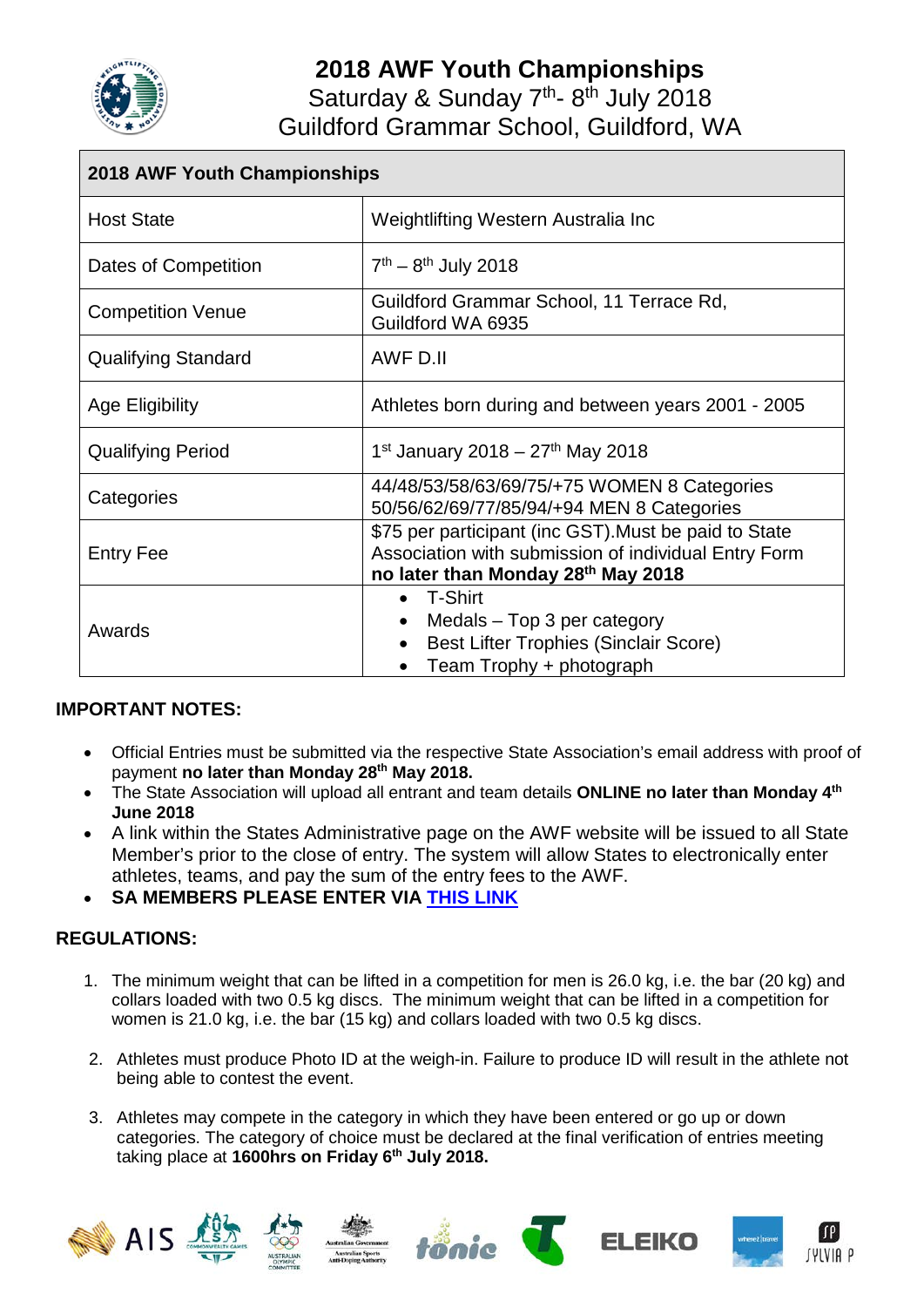

### **2018 AWF Youth Championships** Saturday & Sunday 7<sup>th</sup>-8<sup>th</sup> July 2018 Guildford Grammar School, Guildford, WA

- 4. Each State Member can enter up to 25 males and 25 females. Each State Member must nominate no more than 8 males (max 2 per category) and no more than 8 females (max 2 per category) who will constitute the State Team for the AWF Youth Championships. The additional lifters can compete in the AWF Youth Championships, win medals and any other individual awards, but cannot gain points for the State Team.
- **5.** The 'final' team submitted by each State Member consisting of a maximum of 8 men / 8 women (maximum of two competitors per category) must be declared at the **verification of final entries meeting being held at 1600hrs on Friday 6th July 2018.**
- 6. The classification of each State team is calculated by adding the points allocated to each named team competitor at final verification of entries according to the following scale:

| <b>Placing in Competition</b> | <b>Team Classification</b> |
|-------------------------------|----------------------------|
| Gold                          | 16 points                  |
| <b>Silver</b>                 | 13 points                  |
| <b>Bronze</b>                 | 11 points                  |
| 4thPlace                      | 10 points                  |
| 5 <sup>th</sup> Place         | points<br>9                |
| 6 <sup>th</sup> Place         | points<br>8                |
| 7 <sup>th</sup> Place         | points                     |
| 8 <sup>th</sup> Place         | 6 points                   |
| 9 <sup>th</sup> Place         | 5 points                   |
| 10 <sup>th</sup> Place        | 4 points                   |
| 11 <sup>th</sup> Place        | 3 points                   |
| 12 <sup>th</sup> Place        | 2 points                   |
| 13 <sup>th</sup> Place        | point                      |

- 7. **Placing & Points** will be calculated off **Totals** only.
- 8. An athlete who does not register a successful Snatch will **not be allowed** to continue in the Clean & Jerk;
- 9. Athlete dress standard **MUST** conform to the IWF rules.
- **10.** All entries and payments **MUST** be submitted to the respective State Association via the email addresses detailed below **no later than Monday 28th May 2018.**

| Weightlifting ACT Inc                      | weightliftingACT@gmail.com   |
|--------------------------------------------|------------------------------|
| Northern Territory Weightlifting Assoc Inc | office@ntwa.net.au           |
| <b>NSW Weightlifting Assoc Limited</b>     | info@nswweightlifting.com.au |
| Queensland Weightlifting Assoc Inc         | qwa@qwa.org                  |
| Victorian Weightlifting Assoc Inc          | office@vicweightlifting.com  |
| Weightlifting Tasmania Inc                 | office@weightliftingtas.com  |
| Weightlifting Western Australia Inc        | secretary@wwa.org.au         |











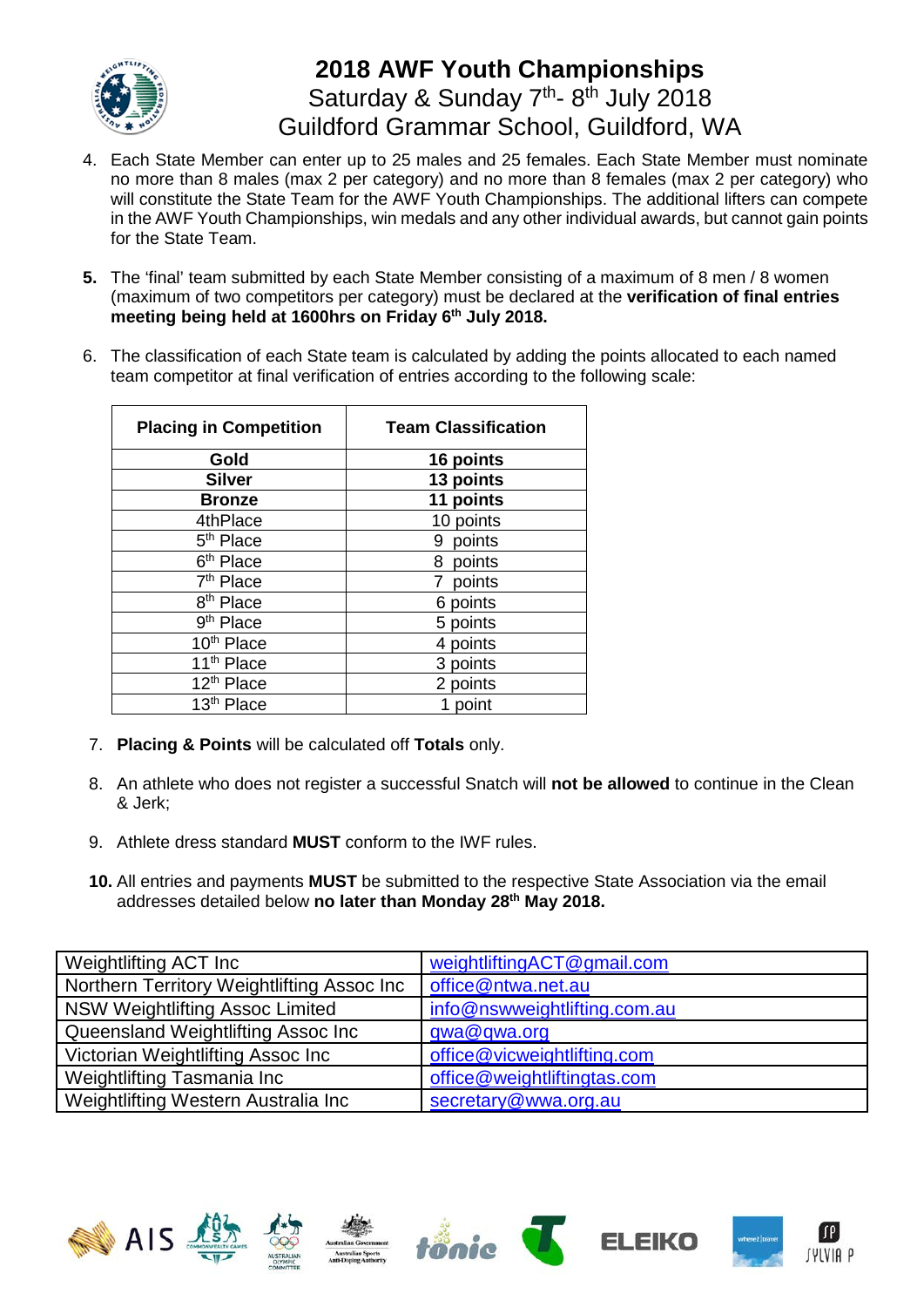

# **2018 AWF Youth Championships**

Saturday & Sunday 7<sup>th</sup>- 8<sup>th</sup> July 2018 Guildford Grammar School, Guildford, WA

### **11. Qualifying Standard Table**

| Category | 44  | 48  | 53  | 58  | 63  | 69  | 75  | $75+$ |
|----------|-----|-----|-----|-----|-----|-----|-----|-------|
| D II     | 68  | 76  | 82  | 89  | 93  | 99  | 104 | 444   |
| Category | 50  | 56  | 62  | 69  | 77  | 85  | 94  | $94+$ |
| D II     | 101 | 113 | 123 | 135 | 141 | 149 | 153 | 167   |